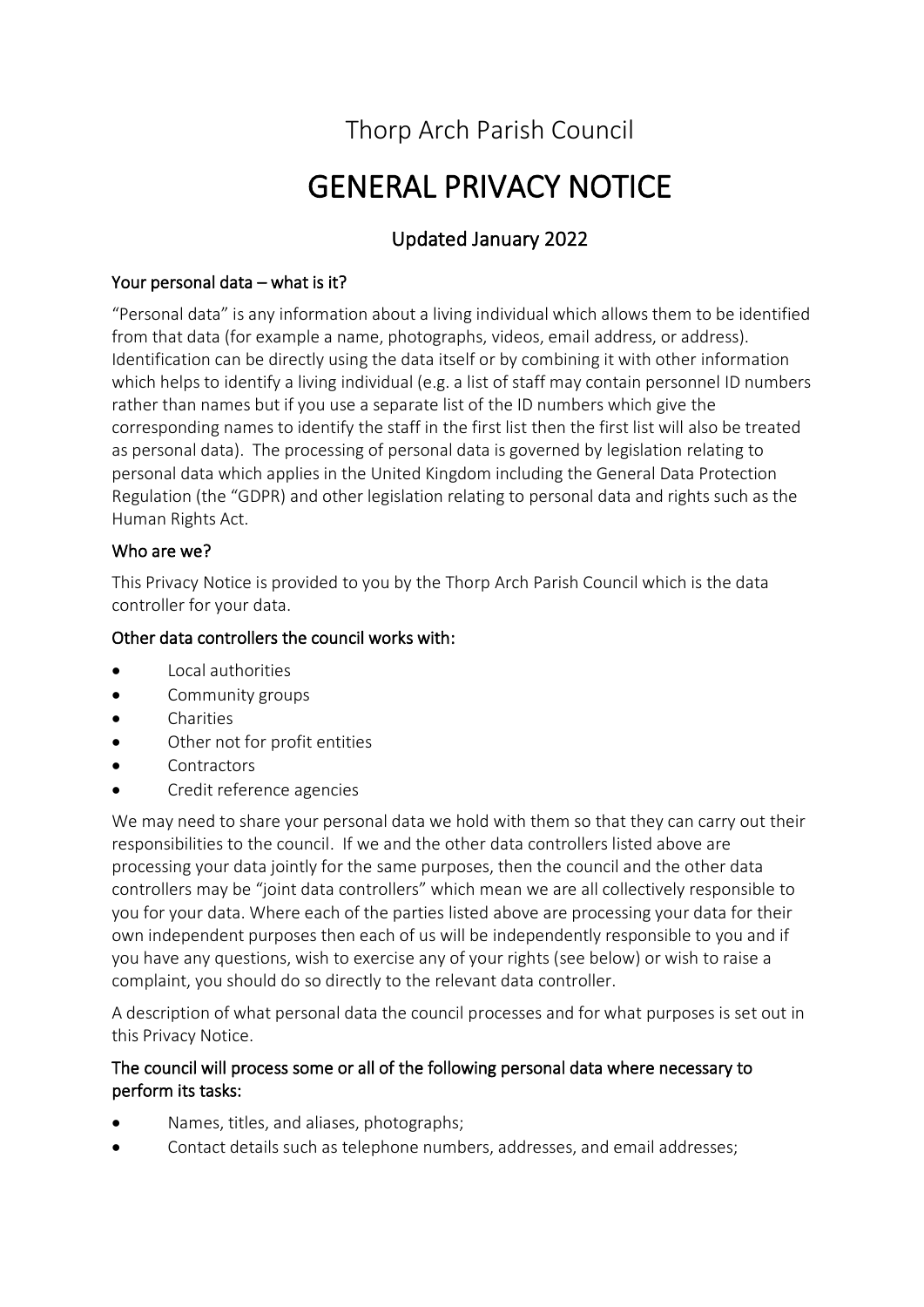- Where they are relevant to the services provided by a council, or where you provide them to us, we may process information such as gender, age, marital status, nationality, education/work history, academic/professional qualifications, hobbies, family composition, and dependants;
- Where you pay for activities such as use of a council hall, financial identifiers such as bank account numbers, payment card numbers, payment/transaction identifiers, policy numbers, and claim numbers;
- The personal data we process may include sensitive or other special categories of personal data such as criminal convictions, racial or ethnic origin, mental and physical health, details of injuries, medication/treatment received, political beliefs, trade union affiliation, genetic data, biometric data, data concerning and sexual life or orientation.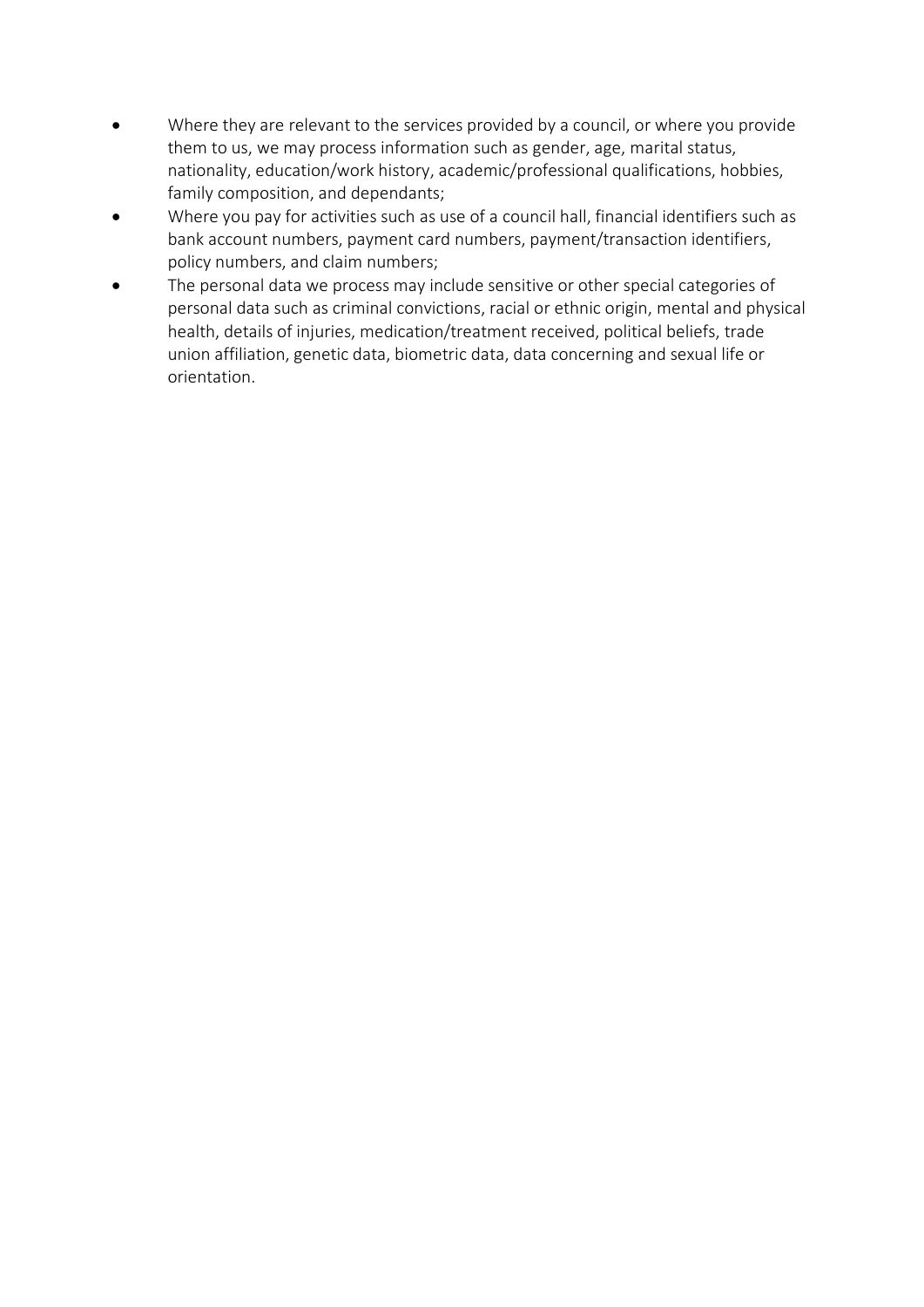#### How we use sensitive personal data

- We may process sensitive personal data including, as appropriate:
	- information about your physical or mental health or condition in order to monitor sick leave and take decisions on your fitness for work;
	- your racial or ethnic origin or religious or similar information in order to monitor compliance with equal opportunities legislation;
	- in order to comply with legal requirements and obligations to third parties.
- These types of data are described in the GDPR as "Special categories of data" and require higher levels of protection. We need to have further justification for collecting, storing and using this type of personal data.
- We may process special categories of personal data in the following circumstances:
	- In limited circumstances, with your explicit written consent.
	- Where we need to carry out our legal obligations.
	- Where it is needed in the public interest.
- Less commonly, we may process this type of personal data where it is needed in relation to legal claims or where it is needed to protect your interests (or someone else's interests) and you are not capable of giving your consent, or where you have already made the information public.

#### Do we need your consent to process your sensitive personal data?

• In limited circumstances, we may approach you for your written consent to allow us to process certain sensitive personal data. If we do so, we will provide you with full details of the personal data that we would like and the reason we need it, so that you can carefully consider whether you wish to consent.

#### The council will comply with data protection law. This says that the personal data we hold about you must be:

- Used lawfully, fairly and in a transparent way.
- Collected only for valid purposes that we have clearly explained to you and not used in any way that is incompatible with those purposes.
- Relevant to the purposes we have told you about and limited only to those purposes.
- Accurate and kept up to date.
- Kept only as long as necessary for the purposes we have told you about.
- Kept and destroyed securely including ensuring that appropriate technical and security measures are in place to protect your personal data to protect personal data from loss, misuse, unauthorised access and disclosure.

#### We use your personal data for some or all of the following purposes:

- To deliver public services including to understand your needs to provide the services that you request and to understand what we can do for you and inform you of other relevant services;
- To confirm your identity to provide some services;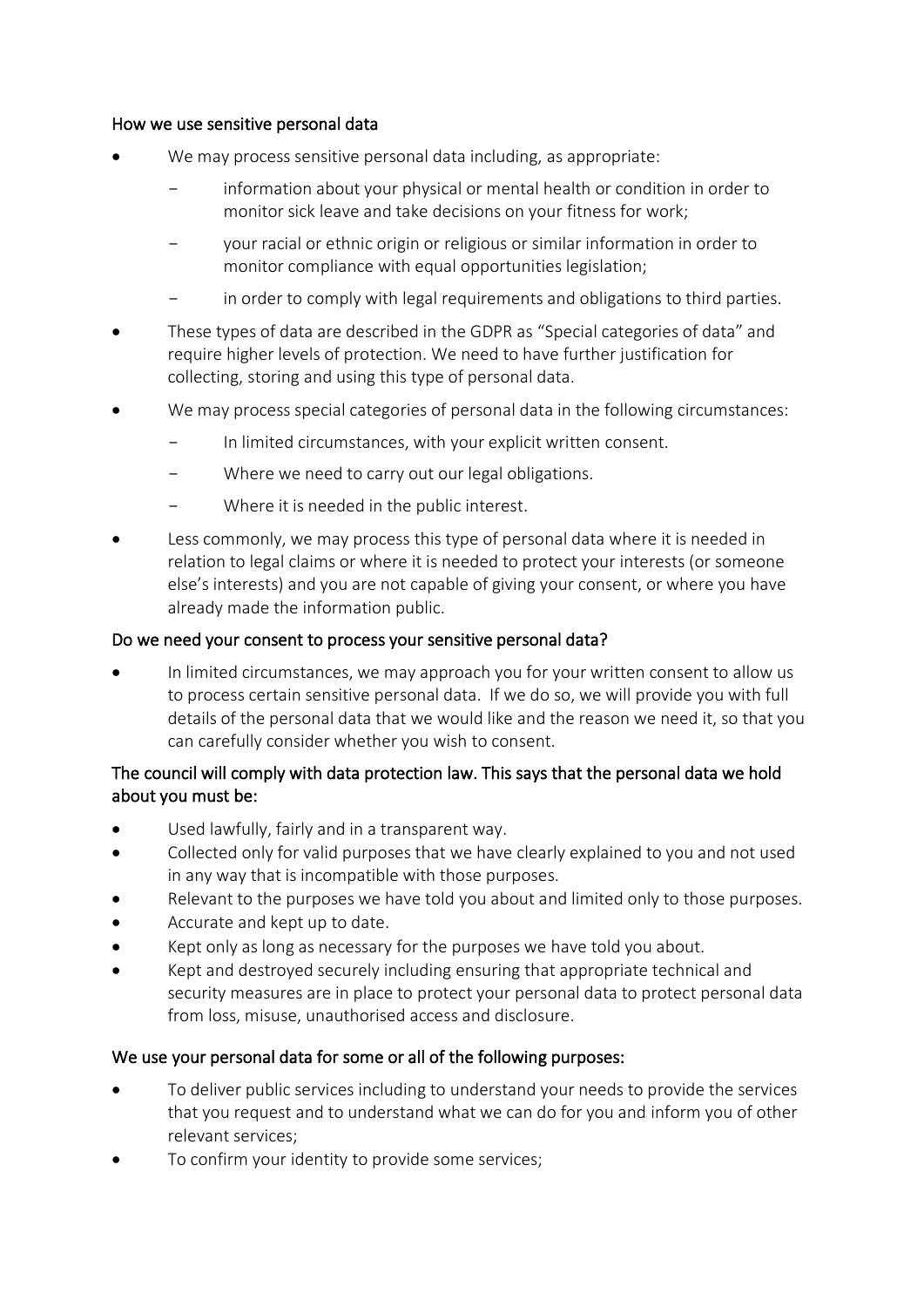- To contact you by post, email, telephone or using social media (e.g., Facebook, Twitter, WhatsApp);
- To help us to build up a picture of how we are performing;
- To prevent and detect fraud and corruption in the use of public funds and where necessary for the law enforcement functions;
- To enable us to meet all legal and statutory obligations and powers including any delegated functions;
- To carry out comprehensive safeguarding procedures (including due diligence and complaints handling) in accordance with best safeguarding practice from time to time with the aim of ensuring that all children and adults-at-risk are provided with safe environments and generally as necessary to protect individuals from harm or injury;
- To promote the interests of the council;
- To maintain our own accounts and records;
- To seek your views, opinions or comments;
- To notify you of changes to our facilities, services, events and staff, councillors and other role holders;
- To send you communications which you have requested and that may be of interest to you. These may include information about campaigns, appeals, other new projects or initiatives;
- To process relevant financial transactions including grants and payments for goods and services supplied to the council
- To allow the statistical analysis of data so we can plan the provision of services.

Our processing may also include the use of CCTV systems for the prevention and prosecution of crime.

#### What is the legal basis for processing your personal data?

The council is a public authority and has certain powers and obligations. Most of your personal data is processed for compliance with a legal obligation which includes the discharge of the council's statutory functions and powers. Sometimes when exercising these powers or duties it is necessary to process personal data of residents or people using the council's services. We will always take into account your interests and rights. This Privacy Notice sets out your rights and the council's obligations to you.

We may process personal data if it is necessary for the performance of a contract with you, or to take steps to enter into a contract. An example of this would be processing your data in connection with the use of sports facilities, or the acceptance of an allotment garden tenancy

Sometimes the use of your personal data requires your consent. We will first obtain your consent to that use.

#### Sharing your personal data

This section provides information about the third parties with whom the council may share your personal data. These third parties have an obligation to put in place appropriate security measures and will be responsible to you directly for the manner in which they process and protect your personal data. It is likely that we will need to share your data with some or all of the following (but only where necessary):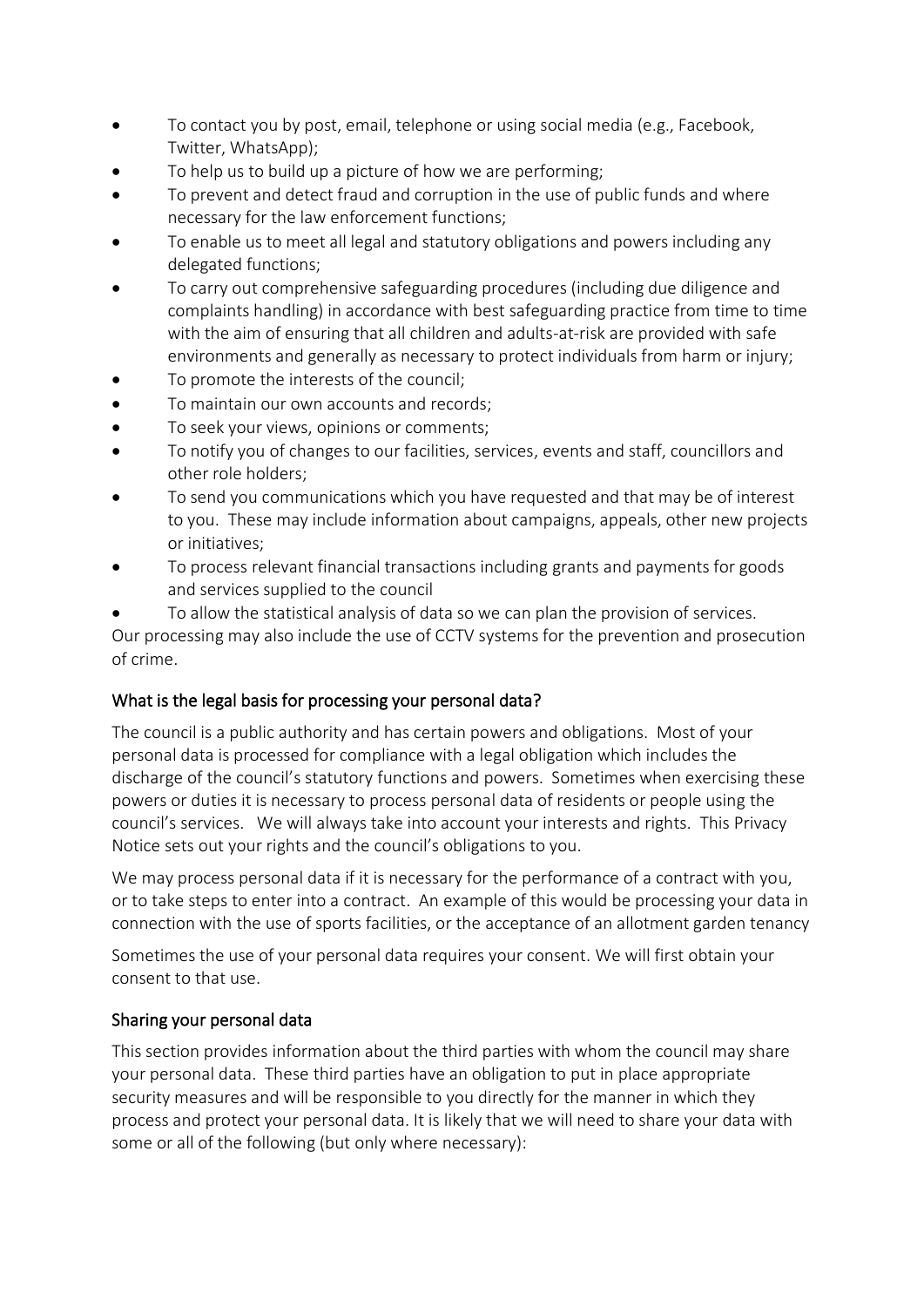- The data controllers listed above under the heading "Other data controllers the council works with";
- Our agents, suppliers and contractors. For example, we may ask a commercial provider to publish or distribute newsletters on our behalf, or to maintain our database software;
- On occasion, other local authorities or not for profit bodies with which we are carrying out joint ventures e.g. in relation to facilities or events for the community.

#### How long do we keep your personal data?

We will keep some records permanently if we are legally required to do so. We may keep some other records for an extended period of time. For example, it is currently best practice to keep financial records for a minimum period of 8 years to support HMRC audits or provide tax information. We may have legal obligations to retain some data in connection with our statutory obligations as a public authority. The council is permitted to retain data in order to defend or pursue claims. In some cases, the law imposes a time limit for such claims (for example 3 years for personal injury claims or 6 years for contract claims). We will retain some personal data for this purpose as long as we believe it is necessary to be able to defend or pursue a claim. In general, we will endeavour to keep data only for as long as we need it. This means that we will delete it when it is no longer needed.

#### Your rights and your personal data

You have the following rights with respect to your personal data:

When exercising any of the rights listed below, in order to process your request, we may need to verify your identity for your security. In such cases we will need you to respond with proof of your identity before you can exercise these rights.

#### *1) The right to access personal data we hold on you*

- At any point you can contact us to request the personal data we hold on you as well as why we have that personal data, who has access to the personal data and where we obtained the personal data from. Once we have received your request we will respond within one month.
- There are no fees or charges for the first request but additional requests for the same personal data or requests which are manifestly unfounded or excessive may be subject to an administrative fee.
- *2) The right to correct and update the personal data we hold on you*
- If the data we hold on you is out of date, incomplete or incorrect, you can inform us and your data will be updated.
- *3) The right to have your personal data erased*
- If you feel that we should no longer be using your personal data or that we are unlawfully using your personal data, you can request that we erase the personal data we hold.
- When we receive your request, we will confirm whether the personal data has been deleted or the reason why it cannot be deleted (for example because we need it for to comply with a legal obligation).